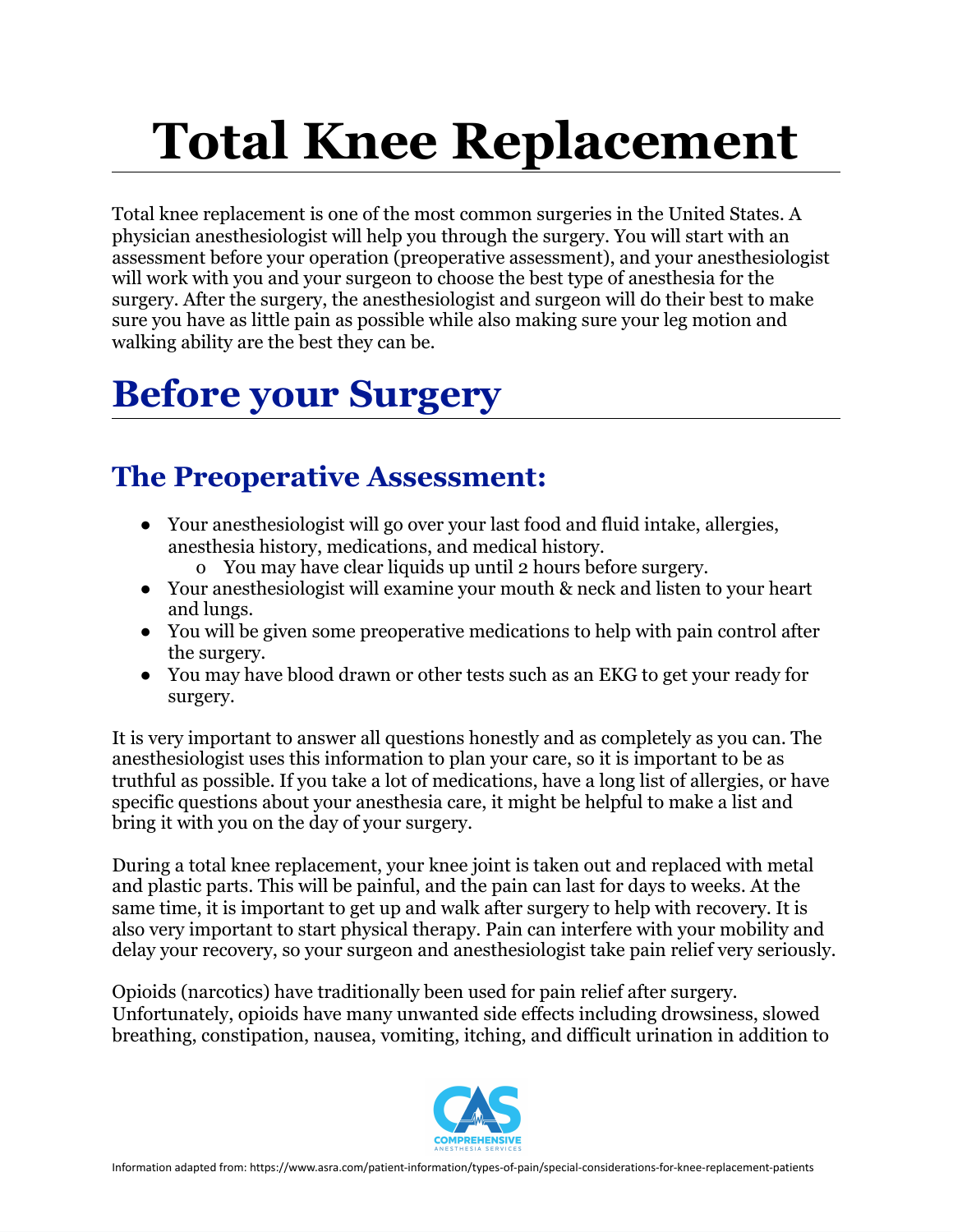the potential for addiction. Other pain medicines may be mixed in with opioids (multimodal analgesia) in order to reduce unwanted side effects while still relieving pain after surgery.

As long as your anesthesiologist feels it is safe, you will receive two preoperative nerve blocks to help with pain after surgery and decrease the need for opioid pain medications given their potential side effects. To understand how nerve blocks work, it's helpful to what nerves are and what they do.

#### **What Are Nerves?**

- **●** Nerves are the body's communication system. They carry messages back and forth between the brain, spinal cord, and the rest of the body.
- **●** The brain controls the body by sending signals along nerves to tell the body what to do. Signals carrying information about touch, taste, smell, and other sensations travel from the body to the brain.
- **●** When part of your body is hurt, signals travel along nerves to the brain, and you feel pain.
- Nerves travel throughout the body in small bundles. You can think of nerves as the body's telephone lines or television cables.

# Peripheral Nerve Anatomy

#### **What Is a Nerve Block?**

- A nerve block is a way to block the signals that travel along nerves.
- Your anesthesiologist can inject local anesthetic ("numbing medications") near the nerves. The medication blocks the signals and keeps the pain sensation from reaching the brain.
- Nerve blocks do not block 100% of the pain after surgery, but can greatly reduce the amount of pain and therefore the amount of pain medications you need afterwards.
- Your nerve blocks will be performed in the preoperative area.
- You will be given IV medications to improve your comfort during the nerve blocks.

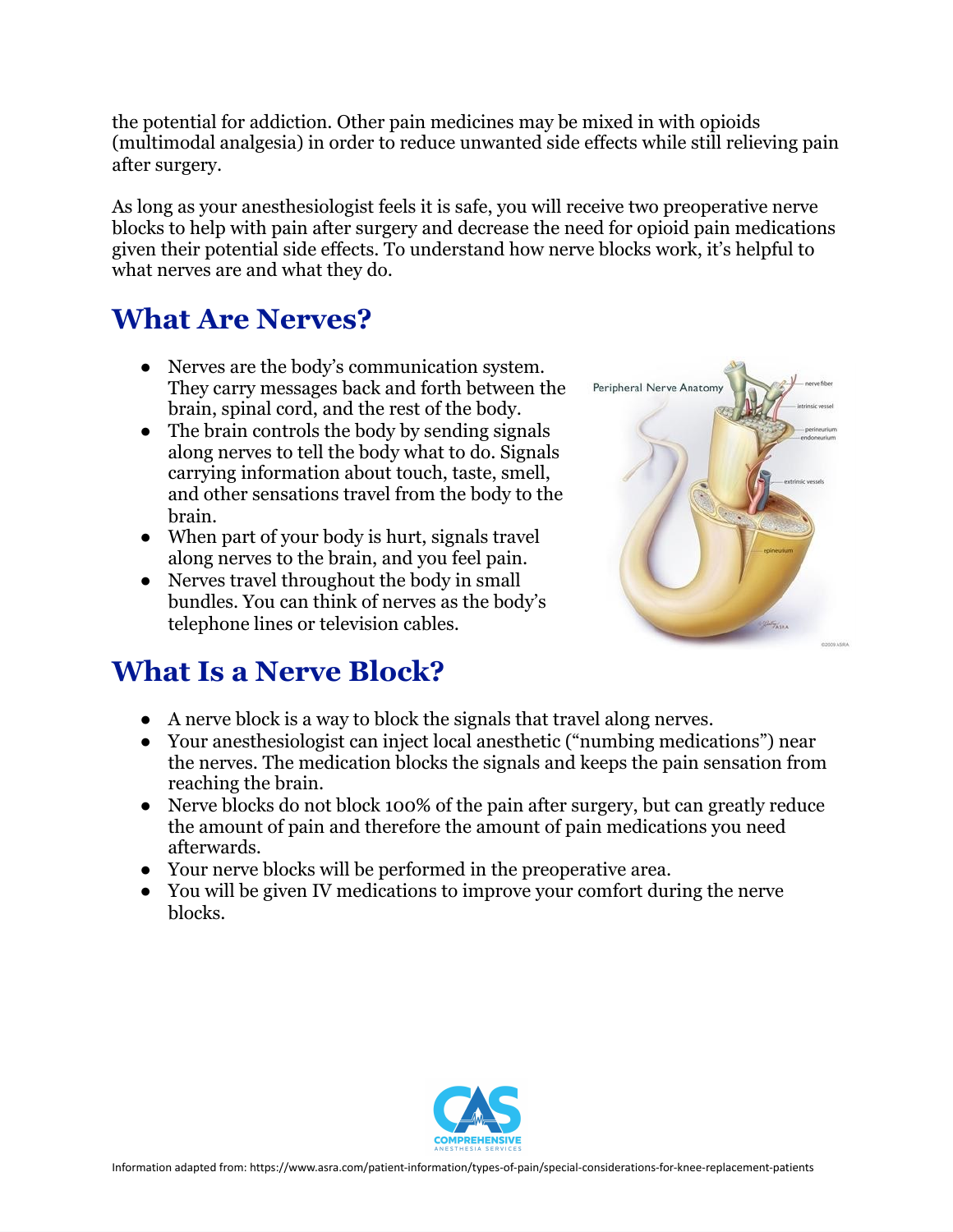#### **Adductor Canal (Saphenous Nerve) Block**

- For this block, you will be lying on your back with your leg opened out and your knee slightly bent.
- Your skin will be cleaned.
- An ultrasound will be used by your anesthesiologist to find the nerve as it travels through your thigh.
- The block needle will then be placed near the nerve. Ultrasound is used to make sure the needle is in the right place. Local anesthetic will then be injected. Adductor canal blocks are much less likely to cause muscle weakness after surgery than other types of blocks.



#### **IPACK (Interspace between the popliteal artery and capsule of the knee) block**

- Your leg will remain in the same position for this block as it was for the adductor canal block.
- Your anesthesiologist will find the correct location using ultrasound and inject local anesthetic.
- It takes 15-20 minutes for the full effect of the local anesthetic.
- The numbing medication can last for up to 24 hours or more depending upon how quickly your body uses the medication.



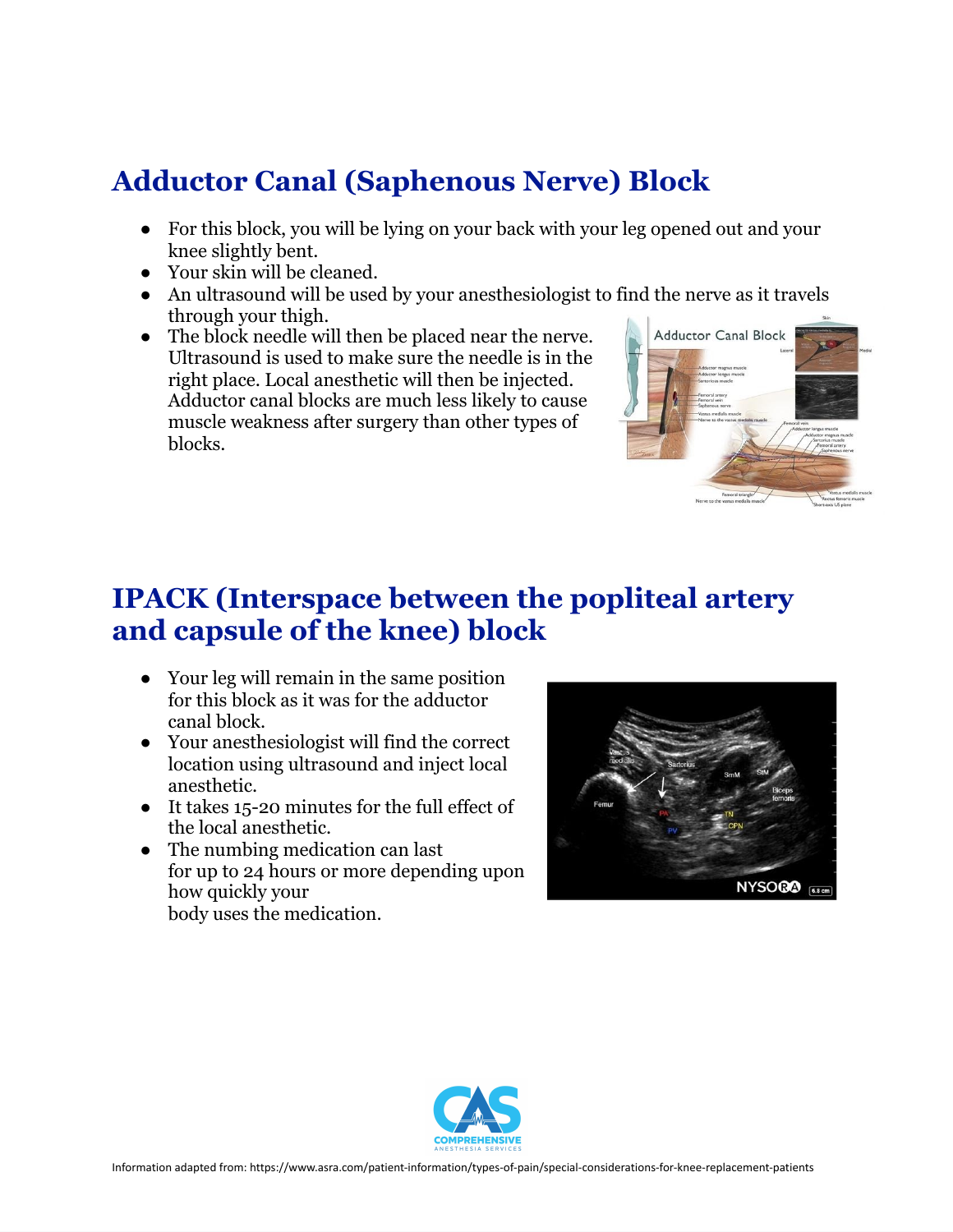# **Anesthesia for the Operating Room**

#### **Spinal Anesthesia**

Most likely, you will receive a spinal block for your knee replacement. With a spinal block, your anesthesiologist puts numbing medicine into the spinal fluid but not the spine itself. The procedure will be performed in the operating room where you will be placed on monitors, positioned sitting up, and have your back cleaned. Next, your anesthesiologist will place a drape on you and feel your back for the best spot for the block. Then, your skin will be numbed with local anesthetic. You will be asked to arch your back like an angry cat to make it easier to place the small spinal needle in the right place. Try not to move during the block. When the needle is in the right spot, local anesthetic will be injected. The needle will be removed, and the lower part of your body will go numb within a few minutes.

You don't have to stay awake for the surgery when you have a spinal block. After the block is in place, the anesthesiologist can give you medicine to make you sleepy. The level of sedation can range from mild, where you are relaxed but aware of your surroundings, to deep, where you are completely asleep but breathing on your own without the need for a breathing tube. You and your anesthesiologist can discuss how much or how little sedation you want. You can always ask for more if you need it. Regardless of the level of sedation, your anesthesia care team will monitor you throughout the surgery.

In addition to numbing your legs during the surgery, a spinal block may help with pain relief long after surgery although the numbness usually wears off after 2 or 3 hours. Spinal anesthesia has been shown to have less postoperative nausea and vomiting than general anesthesia. In addition, there is data to support a slight decreased incidence of blood clots with spinal anesthesia after joint replacement surgery.

#### **General Anesthesia**

General anesthesia makes you completely unconscious for the surgery. Even though we call it "sleep", general anesthesia is really like a coma. In the OR, you will move from the transport bed to the operating table and monitors will be put on. Your anesthesia care team (Anesthesiologist and CRNA) will record your vital signs before you go to sleep. You will be given a mask with oxygen to breathe. Then we will give you medicine through your IV to begin the anesthesia and will insert a breathing device after you are unconscious. We will continue to give you anesthetic medicine, either through the IV or in the gas you breathe, the whole time you are in surgery. When the surgery is over, you will stop receiving anesthesia and you will wake up. Your anesthesia care team will carefully monitor you throughout the entire surgery.